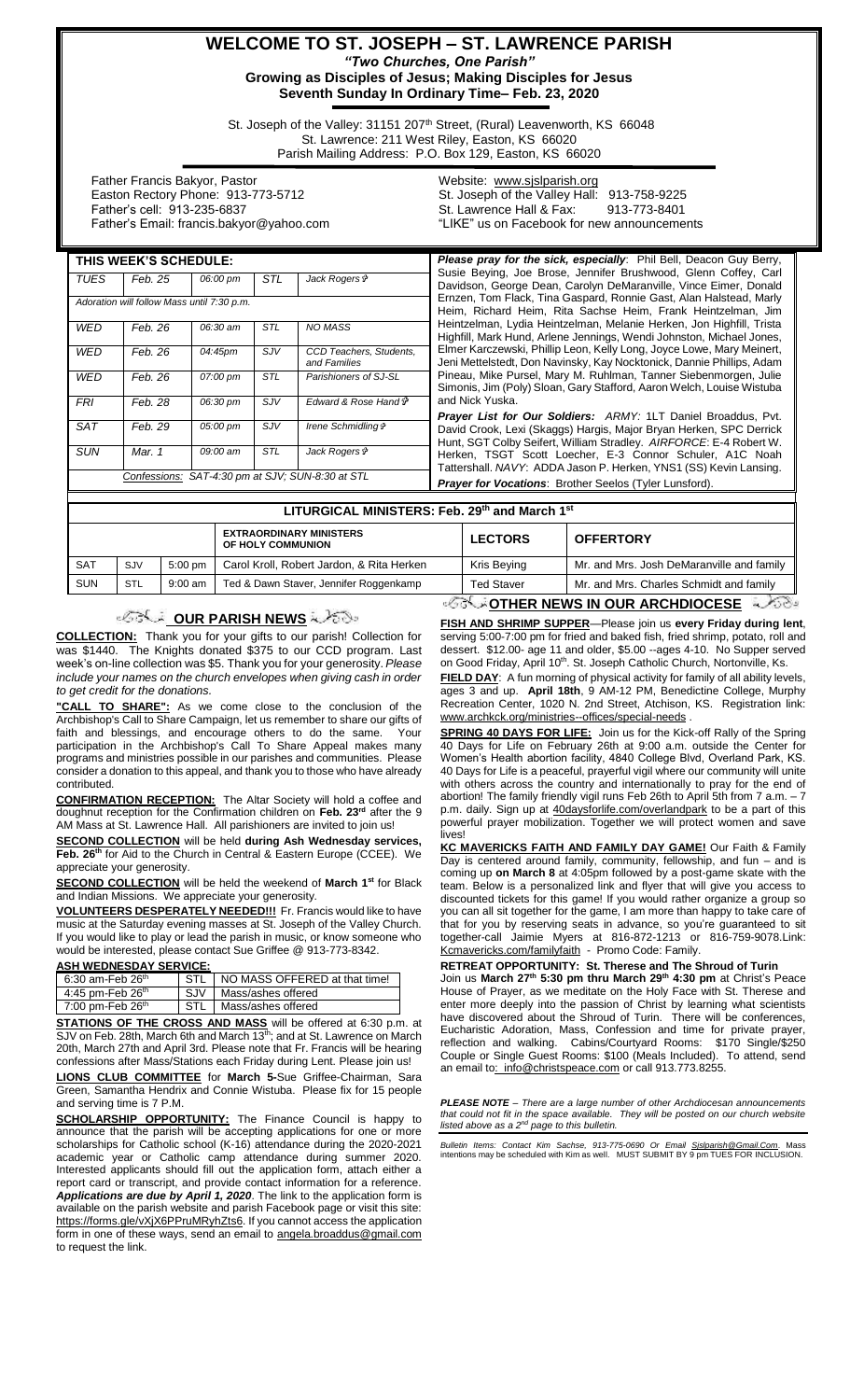**WELCOME TO ST. JOSEPH – ST. LAWRENCE PARISH**

*"Two Churches, One Parish"* **Growing as Disciples of Jesus; Making Disciples for Jesus Feb. 23, 2020**

**PAGE 2 – bulletin (FOR POSTING ON THE CHURCH INTERNET SITE)**

## **EVER WONDER WHY .... ? (PART I)**

There is a multitude of anomalies, inconsistencies and downright deceit surrounding the abortion issue.

Why is it...one never sees the word "abortion" on the buildings or signs at abortion clinics? If abortion is such a good "choice", why hide what it is they really do?

Why is it...when three people die from E.coli poisoning, spinach is immediately pulled off the shelf in every corner of the nation, but when eight women die from the RU-486 (the at-home abortion pill) no one even raises an eyebrow?

 Why is it...that on one floor of many US hospitals they will abort babies left and right, but on another floor, we spend tens of thousands of dollars to save a child born at the same gestational age as the children being aborted floors below?

 Why is it...when a woman goes into an abortion clinic, the champions of "choice" only offer the choice of abortion?

 Why is it...that Planned Parenthood has a budget well over \$800 million a year, while pro-life organizations are forced to eke out projects and programs on a shoestring budget?

 Why is it…that we are flooded with images of violence in our media, yet it is deemed entirely inappropriate to provide any photos or images related to an abortion and even provide the public with a factual description of what takes place?

 Why is it...that abortion protagonists use incomprehensible language such as "disarticulating a fetus" or .....

**MARRIAGE MINUTE:** Is there someone outside your marriage who causes trouble between you and your spouse? Most of us have a friend, sibling, parent or coworker who hurts us through their criticism, controlling behavior or thoughtlessness. We often hesitate to "turn the other cheek" with these people because it sounds like we are just letting them get away with bad behavior. The opposite is true!

Here are some simple steps to deal with difficult people:

• Describe the hurt to your spouse.

• With your spouse, pray to forgive the person.

• Choose to love the person without expecting anything in return.

• Decide together how to love the person appropriately (even if they won't like it)!

For more, go t[o www.JoyfulMarriageProject.com](http://www.joyfulmarriageproject.com/)

**CAMP KATERI TEKAKWITHA** combines demanding outdoor activities with powerful, spiritual instruction bringing about a unique encounter with God. Although our adventure activities are memorable, often the love that campers experience through prayer is what kids remember most. Take advantage of this amazing opportunity for your kids. For more information and to register, please visit https://www.archkck.org/camp

**"THE HISTORY & LEGACY OF IMMACULATA HIGH SCHOOL"** is now available for purchase from the publisher, Lulu.com. Access the link to order from Facebook pages "Forever Raiders", "Immaculata High School Alumni" or "The History & Legacy of Immaculata High School". Direct link is:

[http://www.lulu.com/shop/mary-ann-sachse-brown-and-marti-sachse-](http://www.lulu.com/shop/mary-ann-sachse-brown-and-marti-sachse-judson/the-history-legacy-of-immaculata-catholic-high-school-in-the-first-city-of-kansas/hardcover/product-24157407.html)

[judson/the-history-legacy-of-immaculata-catholic-high-school-in-the-first](http://www.lulu.com/shop/mary-ann-sachse-brown-and-marti-sachse-judson/the-history-legacy-of-immaculata-catholic-high-school-in-the-first-city-of-kansas/hardcover/product-24157407.html)[city-of-kansas/hardcover/product-24157407.html](http://www.lulu.com/shop/mary-ann-sachse-brown-and-marti-sachse-judson/the-history-legacy-of-immaculata-catholic-high-school-in-the-first-city-of-kansas/hardcover/product-24157407.html) This is a keepsake hardcover 120 page book with nearly 300 images. Available in color (best quality) or black and white.

**PROJECT CHRYSALIS** is a Catholic ministry designed to help parents and grandparents who have lost a children find hope through Sacred Scripture and community. Our next meeting is Tuesday, **February 25**, 2020 from 7:00-8:30 p.m. in the St. Mark Room at Church of the Ascension, 9500 W. 127th St. in Overland Park. We also welcome parents of those whose children have lost their life to suicide. For more information, contact Ken Billinger at kbillinger@archkck.org. More info on our website at www.hopeinscripture.com. Immediate family members are invited to attend. **THE JOURNEY OF FORGIVENESS – WHEN YOU ARE STILL WOUNDED** Fully Alive is a new integrated mind-body-soul wellness program in the Archdiocese. Please join us for a two part series on Forgiveness on Tuesday, **February 25th and** Tuesday, **March 3rd**. The sessions will be presented by Chuck Jansen. The series will be held at St. Joseph's Catholic Church Parish Center in Shawnee from 7:00 p.m. to 8:30 p.m. The evening will start with prayer, followed by the presentation and then small group discussion. Please RSVP to Tom Racunas, Special Needs Ministry, by calling 913.647.3054 or emailing tracunas@archkck.org. It is not necessary to give your name when you respond.

**A WORLDWIDE MARRIAGE ENCOUNTER WEEKEND** is the perfect way to renew your love and commitment to each other. Grounded in the love of Jesus Christ, the weekend will provide you the tools and the time necessary to grow deeper love so that you can live more intimately and responsibly as a couple of God. The next weekend in the Kansas City area will be **Feb. 28 - Mar 1, 2020.** For more information, or to apply for a weekend, visit www.wwme4youandme.org, or call/email Tony & Barb Zimmerman at 816- 741-4066, tonybarbz@prodigy.net

**SISTER SERVANTS OF MARY OFFER DISCERNMENT RETREAT:**  Have you ever wondered what religious life is like? Women from 18 - 25 are invited to a weekend retreat from **Feb. 28** at 4pm **to March 1** at 3pm at the Sister Servants of Mary convent in Kansas City, KS. The sisters' mission is to nurse the seriously ill in their homes and bring comfort to their families. If you would like to learn more about discerning God's call and

experience a weekend of prayer, discovery and fellowship, email vocservantsmkc@yahoo.com **by Feb. 24**.

**CREATING FINANCIAL SECURITY FOR A LOVED ONE WITH SPECIAL NEEDS :** Tuesday, **March 3**, 2020, 6:45 p.m. to 8:15 p.m., St. Joseph Catholic Parish Center. 5901 Flint, Shawnee, Kansas 66203 **OR** Tuesday, **April 21**, 2020, 6:45 p.m. to 8:15 p.m., St. Ann's Catholic Church, 7231 Mission Road, Prairie Village, Kansas 66208 **OR** Tuesday, **May 5**, 2020, St. Thomas More Catholic Church, 11822 Homes Road, Kansas City, Missouri 64131

• Establishing a Special Needs Trust

• Guardianship

• The Achieving Better Life Experiences Act of 2013 (ABLE) which allows for tax-advantaged savings accounts for individuals with disabilities. RSVP to Tom Racunas at tracunas@archkck.org or call 913.647.3054. Sponsored by the Special Needs Ministries of the Archdiocese of Kansas City in Kansas and the Diocese of Kansas City—St. Joseph Missouri

**"SPRING BREAK":** Advancing Christian Stewardship, Catholic Philanthropy, and Resource Development throughout the Archdiocese of Kansas City in Kansas, 9:00 a.m. to 1:00 p.m., **March 26**, 2020 at the Keleher Conference Center, Savior Pastoral Center, Archdiocese of Kansas City in Kansas, 12615 Parallel Parkway, Kansas City, Kansas. Half-Day Symposium on Best Practices in Stewardship and Development for Parishes, Schools, Ministries and Organizations. Free Lunch Included. Please contact Lesle Knop with any questions at (913) 647-0326, or email her at lknop@archkck.org

**GIVEN KC – YOUNG WOMEN'S CONFERENCE:** GIVEN Gathering KC is a one-day Catholic young women's conference that will empower women aged 18-35 to see and embrace their God-given gifts in order to more fully live out their Feminine Genius. Women from all stages of life are welcome - single, engaged, married and consecrated religious. GIVEN Gathering-KC is formed in response to the Pope's plea for a deeper understanding and activation of the unique gift of women in the Church. Throughout this day attendees will engage in three principle themes: to receive the gift you are, to realize the gifts you've been given, and to respond with the gift only you can give. Tickets include breakfast and lunch; a full day of talks, including three given by our keynote speakers, Fr. Timothy Gallagher, Deacon James Keating, and Dr. Deborah Savage. Followed by Holy Mass with Archbishop Naumann, confessions, and Adoration. Also includes a book of resources for spiritual growth. The conference will be Saturday, **March 28, 2020** at St. James Academy in Lenexa, KS beginning at 8:00am and concluding at 5:00pm. For more details and to purchase tickets, please visit [www.givenkc.org.](http://www.givenkc.org/)

**PATRICK MADRID – CATHOLIC SPEAKER**: Patrick Madrid will be presenting on Saturday, **March 28th** in Emporia, Kansas. He will be teaching about our Catholic faith so that we may be more comfortable in joyfully sharing it with others through the following presentations : • Why Be Catholic? (When You can be Anything Else?)

• The Bible and the Catholic Church: A Marriage Made in Heaven

• The Case for Christ: Evidence of His Existence, Resurrection and Divinity There will also be an open forum for Q&A. Registration/Continental Breakfast: 8am, Conference: 9am – 4pm, Location: Lyon County Fairgrounds, Anderson building, 2700 U.S. 50, Emporia, KS 66801, Tickets: \$10. Lunch provided by Olpe Chicken House (free will offering requested) Pre-register by March 25th at: [https://www.eventbrite.com/e/patrick](https://www.eventbrite.com/e/patrick-madrid-why-be-catholic-tickets-92545982525)[madrid-why-be-catholic-tickets-92545982525](https://www.eventbrite.com/e/patrick-madrid-why-be-catholic-tickets-92545982525) Limited seating available call 620-475-3767 (after March 25) to check on available seating

**"LIVING IN LOVE" RETREAT** See why over 700 couples in the Archdiocese have experienced the "Living in Love" retreat. You can sign up now for a "Living in Love" retreat at Sts. Peter & Paul Parish in Seneca, KS, **March 29-30**, and Holy Spirit Parish in Overland Park, KS, **April 18-19**. Register online at www.archkck.org/LivingInLove or contact Mary Anne Kierl at the Archdiocese at 913-647-0345 for information.

**SCOTT HAHN TALK—ALL ARE INVITED** Don't miss Scott Hahn and the St. Paul Center at St. Michael the Archangel Friday, **April 17**, 2020. Study Scripture from the heart of the Church with one of today's most respected scholars. Dr. Hahn will deliver two talks over the course of the evening. Join us in the Church to go deeper into the riches of our Catholic faith! This event is sponsored by the St. Paul Center.

Tickets are \$20 and can be purchased online here: https://stmichaelcp.org/scott-hahn

Schedule:

6:30 p.m. — Welcome and talk by Scott Hahn

7:15 p.m. — St. Paul Center Presentation 7:30 p.m. — Break, books available for sale

7:45 p.m. — Talk by Scott Hahn

8:30 p.m. — Closing, books available for sale

**CAMP TEKAKWITHA WOMEN'S RETREAT**, scheduled for the weekend o**f April 24-26, 2020**. Registration is now official open. Here you will find the space to relax, rejuvenate and reconnect. This is a retreat for women of all ages 21+. No matter your age, you will find speakers that inspire you, sacraments that draw you to the heart of Christ, and fellowship with other women. Reach out to friends and family, and invite them to come with you!<br>Learn more and register at: http://www.camptekakwitha[http://www.camptekakwitha](http://www.camptekakwitha-womensretreat.com/)[womensretreat.com/](http://www.camptekakwitha-womensretreat.com/)

## **FAITH-BUILDING AND EVANGELIZATION OPPORTUNITIES**

Benedictine College is pleased to offer a number of opportunities for faithbuilding and evangelization:

**Symposium** – Register Now! Benedictine College's 9th Annual Symposium on Advancing the New Evangelization will be **March 20-21**, 2020. The theme is "Destroyer of the gods: Christian Culture vs. the Idols of Secularism" and the conference will feature the following keynote presenters: Ross Douthat, NewYork Times; Mary Rice Hasson, Ethics & Public Policy Center; Robert Louis Wilken, University of Virginia. Find more information and register at www.benedictine.edu/symposium. College students and groups attend at a discounted rate; priests and religious attend for free.